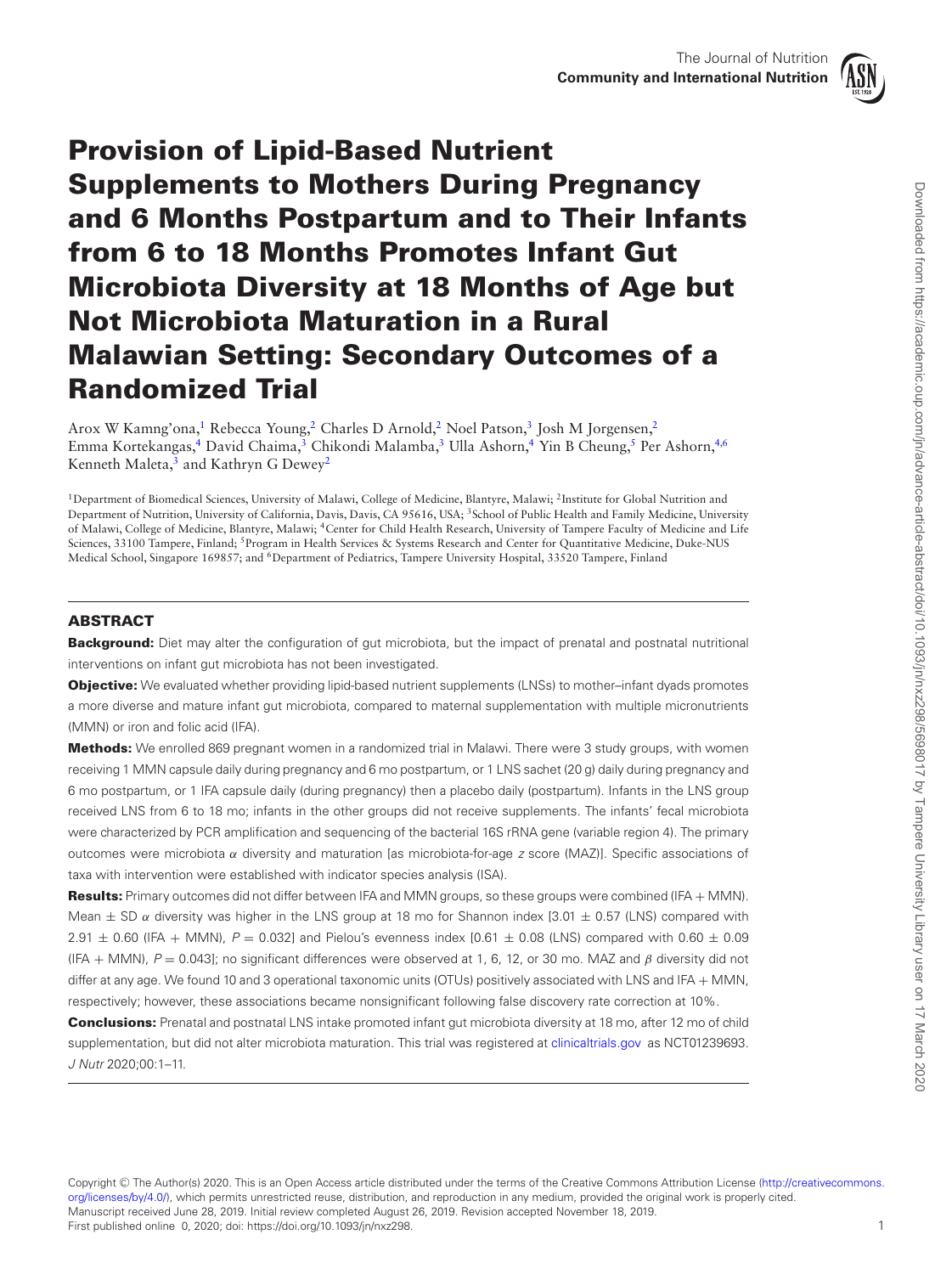# **Introduction**

Malnutrition is responsible for about 45% of deaths in children globally [\(1\)](#page-8-0), and is common in Sub-Saharan Africa [\(2\)](#page-8-1). Among the nutritional interventions to prevent maternal and child undernutrition and micronutrient deficiencies [\(3\)](#page-8-2), the provision of small-quantity lipid-based nutrient supplements (SQ-LNSs) to mothers during pregnancy and lactation, and to their infants starting at 6 mo after birth is a relatively new strategy [\(4\)](#page-9-0). Two recent meta-analyses assessing the impact of SQ-LNS supplementation have shown positive effects on birth outcomes  $(5)$  and child growth  $(6)$ , although there is heterogeneity among trials.

Intake of nutrients and other food substances may influence gut microbiota development, immunity, and metabolism in both animals  $(7, 8)$  $(7, 8)$  $(7, 8)$  and humans  $(9-13)$ , both positively and negatively. For example, oligosaccharides present in human milk, and to a lesser extent in bovine milk, can strongly influence microbiota composition [\(14,](#page-9-6) [15\)](#page-9-7). Gut microbes may also respond differentially to the amounts and types of fat and protein in the diet [\(16–18\)](#page-9-8). Amounts of micronutrients may also affect the microbial community. In Kenya, infants recruited at age 6 mo and given nutritional supplements containing iron for 4 mo were shown to have an increased abundance of pathogenic species and increased cases of intestinal inflammation [\(19\)](#page-9-9). By contrast, studies in Malawi revealed that iron-containing LNS or corn-soya blend given to children did not have an impact on the gut microbiota profile at age 18 mo [\(20,](#page-9-10) [21\)](#page-9-11). A recent study showed that growth of pathogens such *Escherichia coli* and *Salmonella typhimurium* was significantly reduced when independently cultured in an iron-deficient in vitro colonic fermentation model [\(22\)](#page-9-12). However, no reduction was observed in growth of beneficial bacteria species such as *Lactobacillus rhamnosus* [\(22\)](#page-9-12).

The interventions in the 2 Malawian studies included LNS supplementation to children only, with no prenatal component. Maternal prenatal diet has recently been associated with infant gut microbiota, depending on delivery mode [\(23\)](#page-9-13). However, the impact of LNS supplementation to both mothers and children on the diversity and maturity of the gut microbiota has not previously been explored.

This article reports secondary outcomes from a randomized controlled clinical trial, the iLiNS-DYAD-M trial, which was designed to study the health impacts of SQ-LNS when provided to Malawian mothers during pregnancy and the first 6 mo postpartum and to their newly born children from 6 to 18 mo

Address correspondence to AWK (e-mail: [awkamngona@medcol.mw\)](mailto:awkamngona@medcol.mw).

of age [\(24\)](#page-9-14). We have previously shown that provision of SQ-LNS did not increase the mean birth length or weight in the full study population, but that there may have been a modest impact among selected subgroups  $(25)$ . There was also no significant impact on child growth at 18 mo [\(24\)](#page-9-14). We report herein the effects of the intervention on the children's gut microbiota composition and maturation. We tested the hypothesis that SQ-LNS supplementation to both mothers and their infants would lead to a more diverse and mature gut microbiota between ages 1 and 30 mo, compared to maternal supplementation with multiple micronutrients (MMN) during pregnancy and the first 6 mo of lactation only or iron and folic acid (IFA) during pregnancy only. The hypothesis was based on the fact that LNS contained MMN plus 4 additional minerals, protein and fat and was administered to both mothers and their children, unlike IFA or MMN which were given to mothers only.

# **Methods**

## **Study setting and design**

This study was part of a randomized, controlled, partially blinded, parallel-group clinical trial known as the International Lipid-based Nutrient Supplements DYAD (iLiNS-DYAD) trial. Details of the study, including the original sample size calculation are described elsewhere [\(25\)](#page-9-15). Briefly, the iLiNS-DYAD trial was conducted in 2 hospitals and 2 health centers in a rural area in Mangochi district, Malawi, a setting with high prevalence of infant stunting and underweight, and poor food security. The trial enrolled 1391 pregnant mothers aged ≥15 y and ≥20 weeks of gestation from the antenatal clinics of the 2 hospitals and 2 health centers (**[Figure 1](#page-2-0)**). Women were excluded from the trial if they had chronic medical conditions, pregnancy complications at enrollment (moderate to severe edema, blood hemoglobin concentration <50 g/L, systolic blood pressure >160 mmHg or diastolic blood pressure >100 mmHg), were previously enrolled in iLiNS-DYAD, or concurrently enrolled in another clinical trial.

All 1391 women enrolled were advised to consume supplements until delivery, while a subset of 869 women were advised to continue with the supplementation until 6 mo postpartum. The women were randomized into the 3 intervention groups: iron-folic acid [IFA; Nutrition Products South Africa (Pty) Ltd], multiple micronutrients [MMN; Nutrition Products South Africa (Pty) Ltd], and small-quantity lipid-based nutrient supplements (LNS; Nutriset S.A.S.) [\(25\)](#page-9-15). In brief, an independent researcher (not involved with the trial) created individual randomization slips in blocks of 9. The slips were then packed in sealed, numbered, and opaque randomization envelopes stored in numerical order. The enrolled women were asked to choose 1 of the top 6 envelopes in the stack, and the contents of each chosen envelope indicated her participant number and group allocation. Women in the IFA group ( $n = 290$ ) received 60 mg of iron and 400  $\mu$ g of folic acid in a capsule each day until delivery, followed by a placebo capsule (low dose calcium) until 6 mo postpartum. Women in the MMN group  $(n = 291)$ received 20 mg of iron, in addition to 400  $\mu$ g of folic acid and 16 additional micronutrients each day until 6 mo postpartum. The IFA, placebo, and MMN capsules were identical in appearance. Women in the LNS group ( $n = 288$ ) received a 20 g sachet of LNS each day until 6 mo postpartum. The LNS contained the same 18 micronutrients as the MMN capsule, with 4 additional minerals, protein and fat (from milk, peanuts, and soybean oil), and also provided 118 kcal of energy [\(25\)](#page-9-15). No supplementation was given to children in the IFA and MMN groups, whereas children in the LNS group received another formulation of

Supported by the Bill & Melinda Gates Foundation grant number OPP49817. Author disclosures: The authors report no conflicts of interest.

The data described in the manuscript, the code book, and the analytic code will be made available to the editors upon request.

Supplemental Table 1 and Supplemental Figures 1–3 are available from the "Supplementary data" link in the online posting of the article and from the same link in the online table of contents at [https://academic.oup.com/jn.](https://academic.oup.com/jn)

Abbreviations used: BH, Benjamini-Hochberg procedure; IFA, iron and folic acid; ISA, indicator species analysis; LNS, lipid-based nutrient supplement; MAZ, microbiota-for-age z score; MMN, multiple micronutrients; MNP, micronutrient powder; OTU, operational taxonomic unit; SQ-LNS, small-quantity lipid-based nutrient supplement.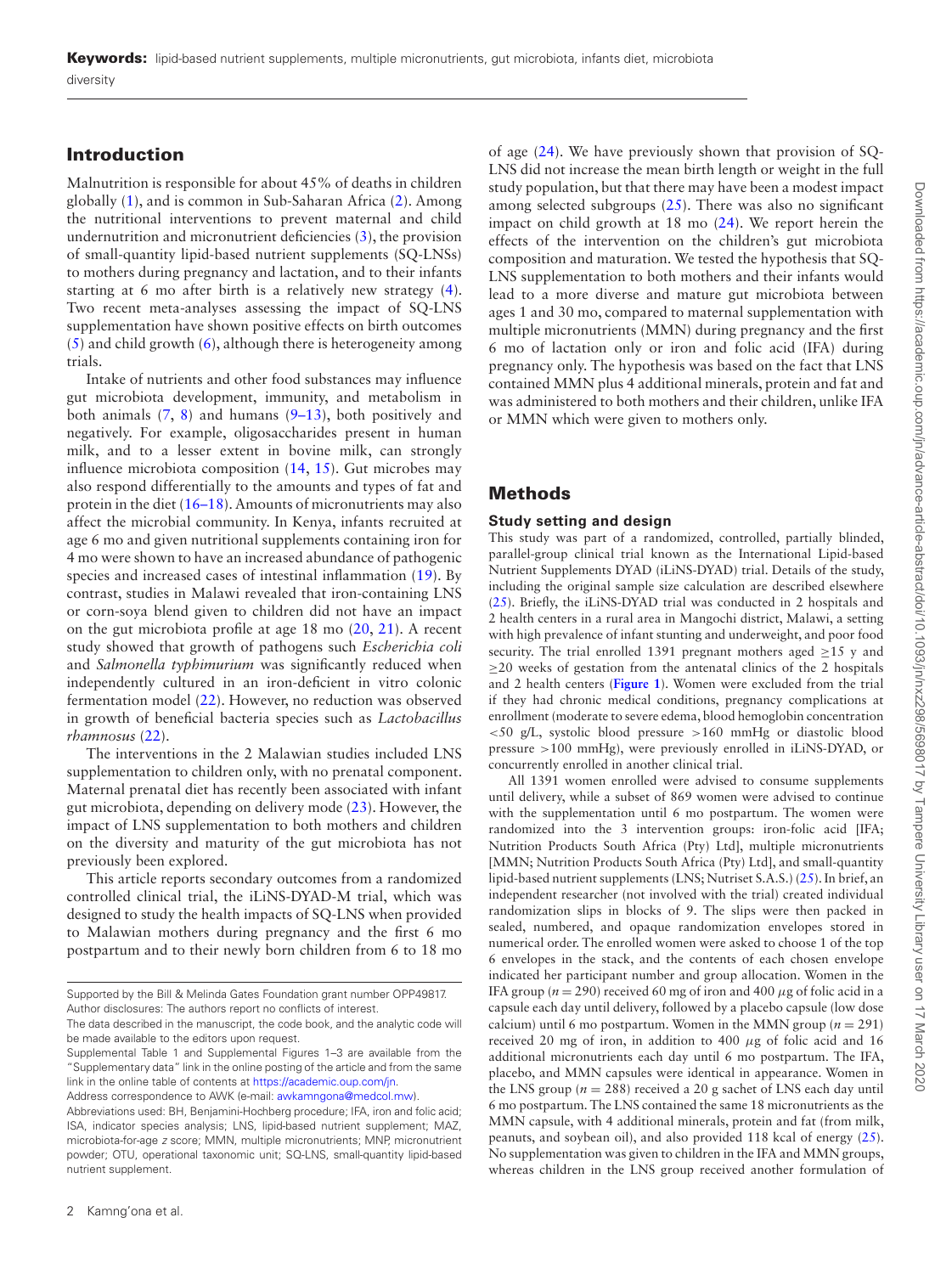<span id="page-2-0"></span>

FIGURE 1 Flow diagram of recruitment, enrollment, and follow-up of Malawian women and their infants who participated in the International Lipid-Based Nutrient Supplements Project. ∗Death and drop out numbers are cumulative. LNS, lipid-based nutrient supplement.

LNS from 6 to 18 mo. The 20 g daily LNS ration given to children was designed to meet micronutrient needs for healthy breastfeeding children [\(4,](#page-9-0) [24\)](#page-9-14). All children were followed-up for 30 mo from birth. Supplements were delivered at the beginning of every 2-wk period. A statistician not involved in the study maintained the intervention code, which was not broken until all laboratory and statistical analyses were performed. Data on adherence of participants to the study intervention were recorded by counting the number of delivered and recovered capsules or sachets [\(25\)](#page-9-15).

Dietary characteristics at 18 mo were assessed as reported previously [\(26\)](#page-9-16). Briefly, dietary diversity and consumption of micronutrient-rich food groups were assessed through a guided free recall of liquids and foods consumed by the child the previous day and a list-based recall of the number of days each food group was consumed in the 7 d preceding the interview. Dietary diversity score was calculated based on report in 24-h recall (following WHO guidelines) as the sum of yes/no consumption of 7 defined food groups (grains, roots, and tubers; legumes and nuts; dairy products; flesh foods; eggs; vitamin A-rich fruits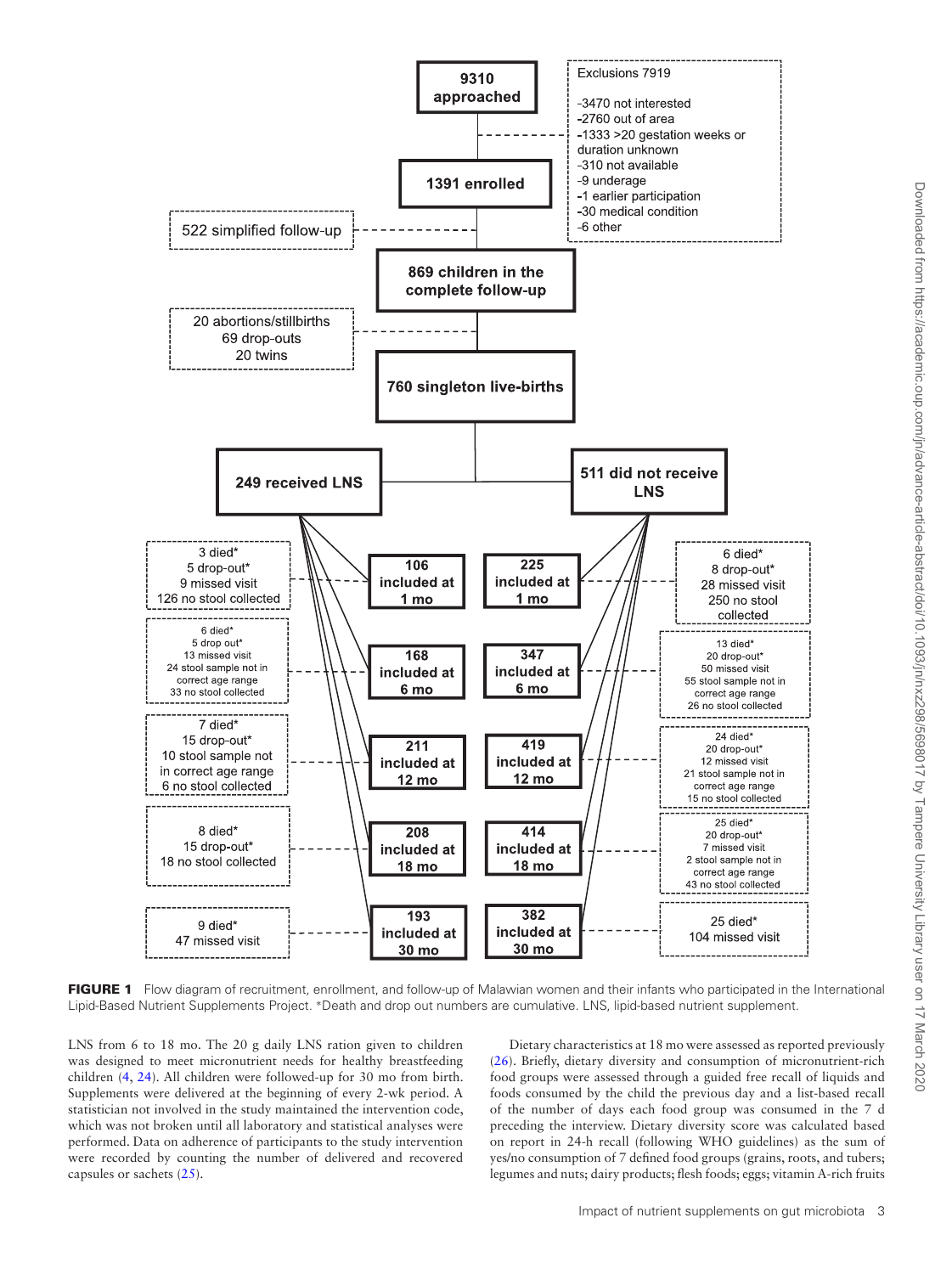and vegetables; other fruits and vegetables), and consumption of animalsource food groups yesterday was defined as having consumed  $\geq 1$  of organ meats, other meat/poultry, fish, eggs, or dairy.

The baseline sociodemographic information was collected by trained study personnel. The information gathered included age, household assets, and HIV status.

An asset index for each household was constructed based on ownership of a set of assets (radio, television, cell phone, bed, mattress, bed-net, and bicycle), lighting source, drinking water supply, sanitation facilities, and roofing materials. Household ownership of this set of assets was then combined into an index (with a mean of zero and SD of 1) with principal components analysis [\(27\)](#page-9-17). Maternal HIV status was established with a whole-blood antibody rapid test (Alere Determine HIV-1/2, Alere Medical Co, Ltd and Uni-Gold HIV; Trinity Biotech plc) [\(25\)](#page-9-15). Key details of the trial were recorded at the clinical trial registry at the National Institutes of Health (USA) [\(clinicaltrials.gov\)](http://www.clinicaltrials.gov), under the registration number NCT01239693. The ethical clearance for the study was granted by the University of Malawi College of Medicine Research and Ethics Committee (COMREC) and the ethics committee at Tampere University Hospital District, Finland.

#### **Fecal sample collection**

Fecal samples from participating children were collected by their mothers in their homes at ages 1, 6, 12, 18, and 30 mo, generally early in the morning, and at the end of every 2-wk supplementation delivery period. The mothers were informed of the upcoming sample collection visit and were provided with sample collection tubes the day before. On the day of sample collection, the mothers were asked if the child was passing normally formed feces (to exclude diarrhea). If diarrhea was suspected (>3 stools a day and markedly more liquid), the sample was not collected, and the visit was rescheduled for 2 wk later. Sample tubes were collected on the day of sample collection, usually in the morning. The tubes containing feces were sealed, labeled, and immediately stored in a Ziploc bag on a frozen ice pack in a cooler bag. The samples were subsequently transported to a satellite clinic and placed in a −20◦C freezer for ≤2 d before being transported, frozen, to the central clinic in Mangochi for storage at −80◦C. The samples were later packaged and shipped on dry ice to the USA for culture-independent analysis of community composition at Washington University, St. Louis, MO. Sample collection spanned all the 3 seasons of Malawi: warm-wet season, cool-dry-winter season, and hot-dry season.

#### **DNA purification and 16S rRNA sequencing**

Details of DNA purification and generation and sequencing of amplicons produced from V4 of bacterial 16S rRNA genes have been described previously [\(20\)](#page-9-10). Stool samples were homogenized by grinding in the presence of liquid nitrogen, followed by DNA extraction. DNA libraries were prepared by amplifying the V4 region (∼255 bp) of the 16S rRNA gene. Purified DNA libraries were then sequenced on the Illumina MiSeq platform. Sequence processing and picking of OTUs (at 97% sequence identity) were performed in QIIME [\(28\)](#page-9-18). OTU data were filtered with a threshold of at least  $0.1\%$  of reads in >2 samples. OTUs are clusters of closely related sequences, at a defined similarity threshold [\(29\)](#page-9-19). The V4 16S rRNA sequence data generated in this study are available through the European Nucleotide Archive (accession number PRJEB29433).

#### **Measurements of microbial maturity and diversity**

Microbiota maturity was measured with a Random Forests machinelearning model [\(30,](#page-9-20) [31\)](#page-9-21). This model, generated from analysis of fecal samples collected from members of a Malawian cohort from birth through the second year of life, predicts microbiota age based on the abundances of 25 age-discriminatory OTUs [\(30\)](#page-9-20). Microbiota ages of study members predicted by this model were compared to the median microbiota age of chronologically age-matched children in the healthy reference group to generate microbiota-for-age *z* scores (MAZ).

Microbiota diversity and MAZ scores were calculated with OTU data that were rarefied to 5000 reads. Through use of the phyloseq package in R [\(32\)](#page-9-22), we calculated the Shannon diversity index to measure the mean  $\alpha$  diversity of OTUs in each sample. The Shannon index considers both richness and evenness of OTUs in each sample. A larger value indicates higher level of diversity [\(33\)](#page-9-23). In addition, from the OTU data, species richness and Pielou's evenness function were calculated. Faith's phylogenetic diversity was calculated with the Picante R Package [\(34\)](#page-9-24). We also measured  $\beta$  diversity with the Bray-Curtis metric [\(35\)](#page-9-25) and tested whether samples were more similar within treatment groups than between groups.  $\alpha$  Diversity, microbiota maturity (MAZ scores), and  $\beta$ diversity outcomes were assessed at 1, 6, 12, 18, and 30 mo.

## **Statistical analysis**

The primary analysis was based on the intention to treat principle. Our statistical analysis plan, posted at <https://ilins.ucdavis.edu> before beginning the analysis, specified that the analysis would first be performed with all 3 treatment groups, and if there was no difference between the IFA and MMN groups (in which no supplements were provided directly to the children), those 2 groups would be combined and the analyses would be repeated to test for differences between the LNS group and the other 2 groups combined. For the Shannon index, species richness, Pielou's evenness function, Faith's phylogenetic diversity and MAZ, outliers below the 2.5th percentile were truncated to the 2.5th percentile and outliers above the 97.5th percentile were truncated to the 97.5th percentile [\(36,](#page-9-26) [37\)](#page-9-27). The primary analysis was completed with truncated outcome data, but a sensitivity analysis was performed with nontruncated data.

We first performed ANCOVA testing of differences between intervention groups, including child's age at measurement as a control covariate in every model. Additional adjustment covariates were included in adjusted models if they were related to the outcome when tested individually (*P* < 0.1). We tested the null hypothesis of no difference between the intervention groups with ANCOVA for all the outcomes.

The covariates considered were maternal HIV status at enrollment, season at time of stool sample collection, household assets *z* score at enrollment, and infant age at time of measurement. Potential effect modifiers were assessed with an interaction term in the ANCOVA. The potential effect modifiers were season at time of measurement, age at time of measurement, HIV status at baseline, and asset index at baseline. The 3 Malawian seasons include: warm-wet season (November–April); cool, dry winter season (May–August), and hot dry season (September– October) [\(38\)](#page-9-28). Significant interactions ( $P < 0.05$ ) were further examined with estimation of adjusted means within each category of the categorical effect modifier (HIV status and season) and at the 10th and 90th percentiles of the continuous effect modifier (age and household assets score), to understand the nature of the effect modification.

Differences in bacterial community composition between groups ( $\beta$ diversity) were assessed based on permutational multivariate analysis of variance (PERMANOVA) with distance matrices and permutation tests, and analysis of similarities (ANOSIM) [\(39,](#page-9-29) [40\)](#page-9-30). To identify taxa that were significantly associated with a given nutritional intervention at each age, we conducted indicator species analyses (ISA). ISA identifies taxa that are statistically associated with an experimental or observational grouping with the indicator species value, the product of the probability that a given taxon is found in a sample belonging to a particular intervention group (*fidelity*), and the conditional probability that if the taxon is found, the sample in which it is found belongs to a particular intervention group (*specificity*) [\(41\)](#page-9-31). Statistical significance of observed indicator species values was established by permutation tests, and *P* values were corrected for multiple comparisons with the Benjamini-Hochberg (BH) procedure at 10% false discovery rate.

## **Results**

#### **Study profile and follow-up outcome**

Enrollment of pregnant women to the iLiNS-DYAD trial started on February 17, 2011 and was completed in August 2012. Out of the 869 mothers assigned to follow-up to 30 mo [\(Figure 1\)](#page-2-0), 760 singleton live births were reported. The women who were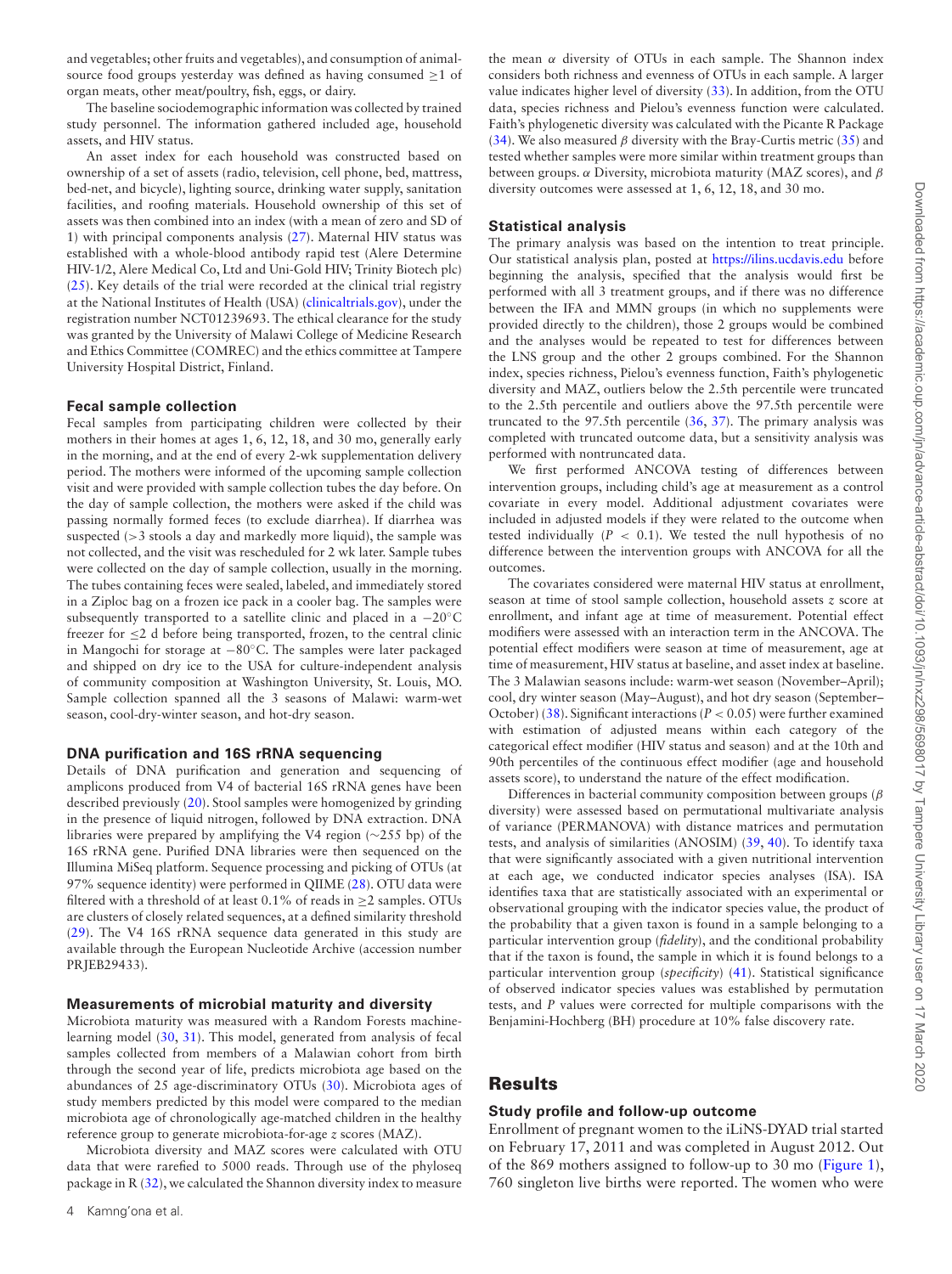not included experienced abortions/stillbirths (*n* = 20), dropped out of the study ( $n = 69$ ), or gave birth to twins ( $n = 20$ ). At 18 mo, 622 children completed anthropometric measurements and the rest  $(n = 138)$  were lost to follow-up. At 30 mo, 575 children completed anthropometric measurements. Stool samples were collected from 331 children at 1 mo, 515 at 6 mo, 630 at 12 mo, 622 at 18 mo, and 575 at 30 mo. We completed the 18-mo follow-up in April 2014 and the 30-mo follow-up in April 2015. Approximately 7% of visits were rescheduled across the sampling points between 1 and 18 mo of age. Loss to followup at all timepoints was similar across intervention groups. The mean adherence to the intervention was estimated at over 80% in all the groups [\(25\)](#page-9-15).

## **Study characteristics**

At baseline, the distributions of maternal age at enrollment, household assets, and gestational age at birth were similar across intervention groups. The proportion of HIV positive mothers did not differ by intervention group, nor did the season at enrollment. The maternal age at enrollment and household assets *z* score at baseline for mothers excluded from this substudy and for mothers included in the study were similar; however, gestational age at birth was slightly lower among those excluded (39.4 compared with 39.6 wk,  $P = 0.03$ ) and HIV positive status was slightly less prevalent among those excluded (84% compared with 88%,  $P = 0.04$ ). Indicators of dietary intake (at 18 mo) were not different by intervention (**[Table 1](#page-4-0)**). Antibiotic use was rare, with reported use on ∼1% of observed days based on recall data collected during weekly home visits [\(24\)](#page-9-14).

## **Effect of intervention on microbiota characteristics**

Our findings showed no significant differences in the microbiota diversity or MAZ scores between the IFA and MMN groups at any time point (**Supplemental Table 1**). Therefore, the IFA and MMN groups were combined into 1 control group  $(IFA + MMN)$  and the analyses repeated to test for differences between the LNS and control groups.

## α *Diversity.*

In the entire cohort of children, Shannon diversity index increased with age, with the mean  $\pm$  SD values being  $0.92 \pm 0.50$ ,  $1.60 \pm 0.59$ ,  $2.40 \pm 0.65$ ,  $2.94 \pm 0.59$ , and  $3.53 \pm 0.42$  at 1, 6, 12, 18, and 30 mo, respectively. At 18 mo (at which point children had received LNS for 1 y), there was a difference of 0.10 in the mean  $\alpha$  diversity values between the LNS and control groups  $(3.01 \pm 0.57$  compared with 2.91  $\pm$  0.60,  $P = 0.032$ ) (**[Table 2](#page-5-0)**). Similarly, Pielou's evenness function was significantly higher in the LNS group than in the IFA + MMN group  $(P = 0.043)$  at 18 mo. There was a trend for species richness to be higher in the LNS group than in the IFA + MMN group  $(P = 0.08)$  at 18 mo. There was no significant difference in Faith's phylogenetic diversity at 18 mo between treatment groups  $(P = 0.19)$ . At other ages [1 and 6 mo (without LNS supplementation); 12 mo (with LNS supplementation for half a year); and 30 mo (with children no longer supplemented for a year)], there were no significant differences between the groups in Shannon index, Faith's phylogenetic diversity, Pielou's evenness function, or species richness.

<span id="page-4-5"></span><span id="page-4-4"></span><span id="page-4-3"></span><span id="page-4-2"></span><span id="page-4-1"></span>Regarding potential effect modifiers, season at the time of sample collection modified the association between dietary intervention and microbial diversity at ages 6 and 12 mo. At 6 mo, Shannon diversity and Pielou's evenness were significantly higher in the LNS group compared with the IFA  $+$  MMN

|                                                             |                                                                                                                                                                                                                                                                                                                                                                                                                                                                                                                                                                                                                                                                                                                                  |                      | Included, by intervention group |                         |                |                      |                      |      |
|-------------------------------------------------------------|----------------------------------------------------------------------------------------------------------------------------------------------------------------------------------------------------------------------------------------------------------------------------------------------------------------------------------------------------------------------------------------------------------------------------------------------------------------------------------------------------------------------------------------------------------------------------------------------------------------------------------------------------------------------------------------------------------------------------------|----------------------|---------------------------------|-------------------------|----------------|----------------------|----------------------|------|
| haracteristic                                               |                                                                                                                                                                                                                                                                                                                                                                                                                                                                                                                                                                                                                                                                                                                                  | t₹                   | MMN                             | SNT                     | $\mathsf{p}^2$ | Total included       | Excluded             |      |
| Participants, n                                             |                                                                                                                                                                                                                                                                                                                                                                                                                                                                                                                                                                                                                                                                                                                                  | 235                  | 243                             | 236                     |                | 714                  | 681                  |      |
| Enrollment maternal age, y                                  |                                                                                                                                                                                                                                                                                                                                                                                                                                                                                                                                                                                                                                                                                                                                  | 24.5 (20.2, 29.9)    | 24.3 (20.6, 28.9)               | 24.4 (20.2, 29.3)       |                | 24.4 (20.3, 29.2)    | 24.0 (19.9, 28.7)    | 1.25 |
| Gestational age at birth, wk                                |                                                                                                                                                                                                                                                                                                                                                                                                                                                                                                                                                                                                                                                                                                                                  | 39.5 (38.5, 40.5)    | 39.6 (38.6, 40.5)               | 39.7 (38.8, 40.7)       |                | 39.6 (38.6, 40.6)    | 39.4 (38.0, 40.7)    | 0.03 |
| Household assets z score                                    |                                                                                                                                                                                                                                                                                                                                                                                                                                                                                                                                                                                                                                                                                                                                  | $-0.39(-0.74, 0.12)$ | $-0.39(-0.74, 0.12)$            | $-0.39$ $(-0.74, 0.12)$ | 0.43           | $-0.38(-0.73, 0.12)$ | $-0.37(-0.74, 0.43)$ | 0.87 |
| HIV status                                                  | $-ve$                                                                                                                                                                                                                                                                                                                                                                                                                                                                                                                                                                                                                                                                                                                            |                      | జ                               |                         | 0.72           | 88                   | ≅                    | 2.04 |
|                                                             | $^{+6}$                                                                                                                                                                                                                                                                                                                                                                                                                                                                                                                                                                                                                                                                                                                          | S                    |                                 |                         |                |                      | $\overline{6}$       |      |
| Season at sample collection <sup>3</sup>                    | Warm, wet                                                                                                                                                                                                                                                                                                                                                                                                                                                                                                                                                                                                                                                                                                                        |                      |                                 |                         | 8              |                      |                      |      |
|                                                             | Cool, dry                                                                                                                                                                                                                                                                                                                                                                                                                                                                                                                                                                                                                                                                                                                        |                      |                                 |                         |                | 28                   |                      |      |
|                                                             | Hot, dry                                                                                                                                                                                                                                                                                                                                                                                                                                                                                                                                                                                                                                                                                                                         |                      |                                 |                         |                | 20                   |                      |      |
| Dietary variables at 18 mo                                  | DDS <sup>4</sup>                                                                                                                                                                                                                                                                                                                                                                                                                                                                                                                                                                                                                                                                                                                 | $3.52 \pm 1.25$      | $3.47 \pm 1.32$                 | $3.67 \pm 1.17$         | 0.66           | $3.56 \pm 1.25$      |                      |      |
|                                                             | Animal food <sup>5</sup>                                                                                                                                                                                                                                                                                                                                                                                                                                                                                                                                                                                                                                                                                                         | ب<br>Ν.              | 66.2                            | 71.7                    | 0.28           | 70.2                 |                      |      |
|                                                             | Still breastfed                                                                                                                                                                                                                                                                                                                                                                                                                                                                                                                                                                                                                                                                                                                  |                      | 94.3                            | 90.4                    | 0.32           | 92.0                 |                      |      |
|                                                             | Breastfed $\geq$ 6 times previous day                                                                                                                                                                                                                                                                                                                                                                                                                                                                                                                                                                                                                                                                                            |                      | 72.4                            | 67.0                    | 0.06           | 66.8                 |                      |      |
|                                                             | "Dietary data gathered from 24-h recall. Dietary diversity score calculated as the sum of yes/no consumption of 7 defined food groups (grains, not tubers; legumes and nuts; dairy products; flesh foods; eggs; vitamin<br>Values are medians (IQRs), means ± SDs, or percentages, unless otherwise indicated. DDS, dietary diversity score; IFA, iron and folic acid; LNS, lipid-based nutrient supplement; MMN, multiple micronutrients.<br><sup>3</sup> Season was modelled based on Malawian climate: warm, wet (November-April), cool, dry (May-August), and hot, dry (September-October).<br>P value obtained from a nonparametric Kruskal-Wallis test (continuous variables) and chi-square test (categorical variables). |                      |                                 |                         |                |                      |                      |      |
| A-rich fruits and vegetables; other fruits and vegetables). |                                                                                                                                                                                                                                                                                                                                                                                                                                                                                                                                                                                                                                                                                                                                  |                      |                                 |                         |                |                      |                      |      |

**TABLE 1** Study characteristics of mothers included in the study by intervention group, characteristics of mothers excluded from the study, and dietary variables of children at 18 m[o1](#page-4-1)

TABLE 1 Study characteristics of mothers included in the study by intervention group, characteristics of mothers excluded from the study, and dietary variables of children

em<br>E  $at 181$ 

<span id="page-4-0"></span>5Consumption of animal-source food groups yesterday defined as having consumed ≥1 of organ meats, other meat/poultry, fish, eggs, or dairy.

Consumption of animal-source food groups yesterday defined as having consumed ≥1 of organ meats, other meat/poultry, fish, eggs, or dairy.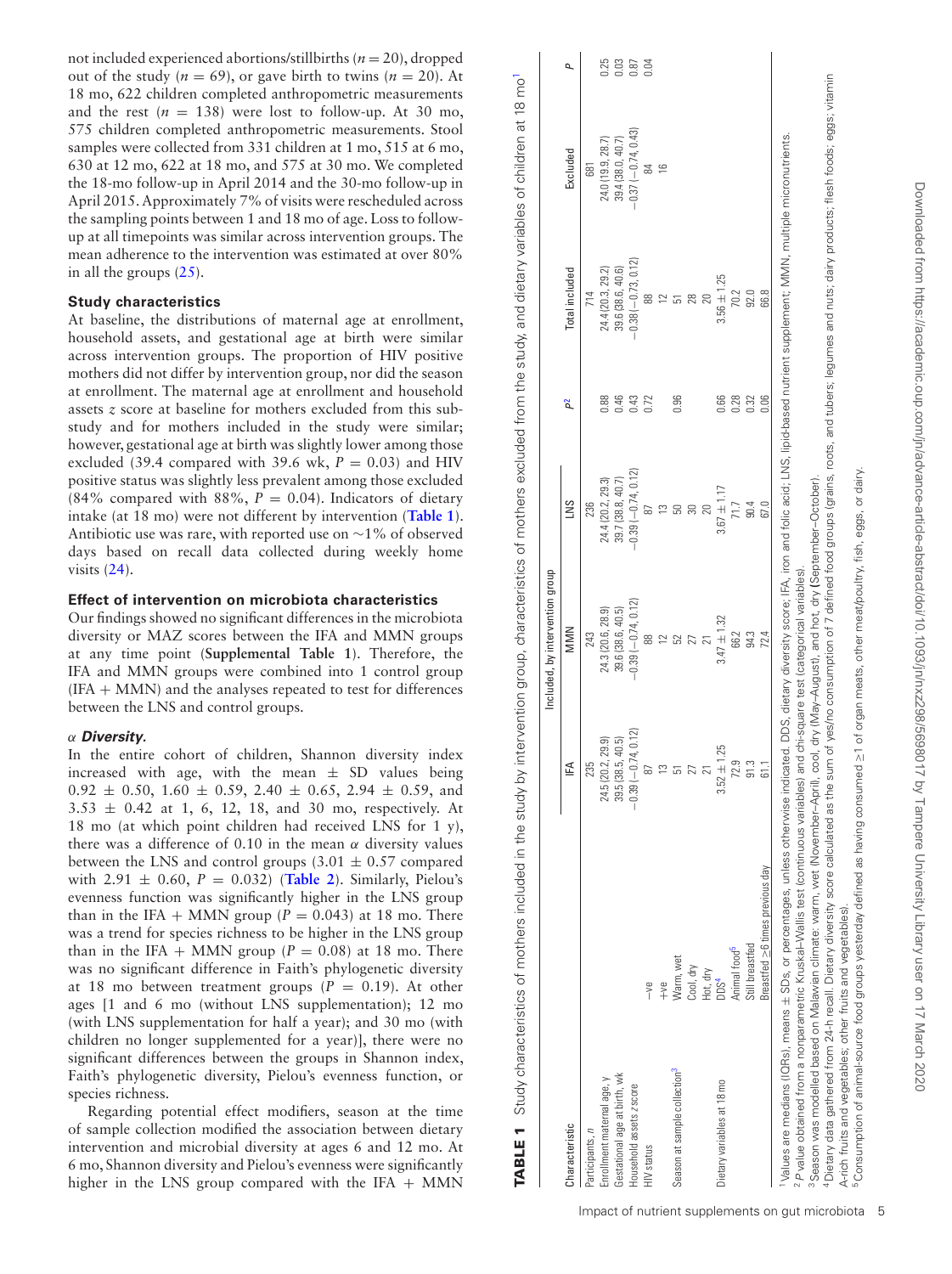<span id="page-5-0"></span>

|  |  | <b>TABLE 2</b> Infant gut microbiota characteristics by intervention group at 1 mo, 6 mo, 12 mo, 18 mo, and 30 mo <sup>1</sup> |  |  |  |  |  |  |
|--|--|--------------------------------------------------------------------------------------------------------------------------------|--|--|--|--|--|--|
|--|--|--------------------------------------------------------------------------------------------------------------------------------|--|--|--|--|--|--|

|                                |                  |                                    |                        | $IFA + MMN$ compared      |                |
|--------------------------------|------------------|------------------------------------|------------------------|---------------------------|----------------|
| Microbiota characteristics     | Time             | $IFA + MMN$                        | LNS                    | with LNS                  | P <sup>2</sup> |
| Shannon diversity index        | 1 <sub>mo</sub>  | $0.88 \pm 0.60$ (225) <sup>3</sup> | $0.99 \pm 0.53$ (106)  | $0.10 (-0.03, 0.22)$      | 0.12           |
|                                | 6 mo             | $1.60 \pm 0.66(347)$               | $1.59 \pm 0.69$ (168)  | $-0.01$ (-0.11, 0.10)     | 0.86           |
|                                | $12 \text{ mo}$  | $2.39 \pm 0.65$ (419)              | $2.45 \pm 0.72$ (211)  | $0.01 (-0.10, 0.12)$      | 0.90           |
|                                | 18 mo            | $2.91 \pm 0.60$ (414)              | $3.01 \pm 0.57$ (208)  | 0.11(0.01, 0.21)          | 0.03           |
|                                | 30 mo            | $3.51 \pm 0.47$ (382)              | $3.58 \pm 0.43$ (193)  | $0.07 (-0.00, 0.14)$      | 0.06           |
| Pielou's evenness function     | 1 <sub>mo</sub>  | $0.25 \pm 0.13$ (225)              | $0.26 \pm 0.13(106)$   | $0.01 (-0.01, 0.04)$      | 0.32           |
|                                | 6 mo             | $0.39 \pm 0.12$ (347)              | $0.39 \pm 0.12$ (168)  | $0.00 (-0.03, 0.02)$      | 0.76           |
|                                | $12 \text{ mo}$  | $0.52 \pm 0.11(413)$               | $0.53 \pm 0.12$ (206)  | $0.00 (-0.02, 0.02)$      | 0.83           |
|                                | 18 mo            | $0.60 \pm 0.09$ (414)              | $0.61 \pm 0.08$ (208)  | 0.02(0.00, 0.03)          | 0.04           |
|                                | 30 <sub>mo</sub> | $0.66 \pm 0.06(378)$               | $0.67 \pm 0.05$ (192)  | $0.01 (-0.01, 0.02)$      | 0.10           |
| Faith's phylogenetic diversity | 1 <sub>mo</sub>  | $6.45 \pm 1.86$ (225)              | $6.79 \pm 1.93(106)$   | $0.34 (-0.10, 0.77)$      | 0.13           |
|                                | 6 mo             | $11.15 \pm 4.80(347)$              | $11.24 \pm 5.17(168)$  | $0.00 (-0.82, 1.00)$      | 0.84           |
|                                | $12 \text{ mo}$  | $16.33 \pm 5.30(404)$              | $16.41 \pm 5.58(198)$  | $0.09 (-0.79, 1.02)$      | 0.85           |
|                                | 18 <sub>mo</sub> | $21.30 \pm 6.67(414)$              | $22.06 \pm 7.05(208)$  | $0.76 (-0.38, 1.89)$      | 0.19           |
|                                | 30 mo            | $30.75 \pm 7.85(378)$              | $31.28 \pm 6.90(192)$  | $0.67 (-0.78, 1.84)$      | 0.43           |
| Species richness               | 1 <sub>mo</sub>  | $32.5 \pm 10.9$ (225)              | $34.8 \pm 12.6(106)$   | $2.22 (-0.44, 4.87)$      | 0.10           |
|                                | 6 mo             | $60.3 \pm 25.3(347)$               | $59.4 \pm 24.0$ (168)  | $-0.84(-5.43, 3.76)$      | 0.72           |
|                                | 12 mo            | $97.8 \pm 39.3(414)$               | $98.0 \pm 40.4$ (206)  | $0.18 (-6.47, 6.83)$      | 0.96           |
|                                | 18 mo            | $134.9 \pm 51.6$ (414)             | $142.9 \pm 55.4$ (208) | $7.97 (-0.85, 16.79)$     | 0.08           |
|                                | 30 mo            | $214.4 \pm 60.9$ (378)             | $219.8 \pm 54.7$ (192) | $5.39(-4.86, 15.64)$      | 0.30           |
| MAZ <sup>4</sup>               | 1 <sub>mo</sub>  | <b>NA</b>                          | <b>NA</b>              | <b>NA</b>                 | <b>NA</b>      |
|                                | 6 mo             | $0.63 \pm 2.39(347)$               | $0.40 \pm 2.47(168)$   | $-0.23$ ( $-0.66$ , 0.20) | 0.30           |
|                                | $12 \text{ mo}$  | $-0.33 \pm 2.52(419)$              | $-0.27 \pm 2.80$ (211) | $0.06 (-0.36, 0.49)$      | 0.77           |
|                                | 18 mo            | $-1.37 \pm 1.70$ (414)             | $-1.27 \pm 1.81$ (208) | $0.10 (-0.19, 0.39)$      | 0.49           |
|                                | 30 mo            | $-3.70 \pm 2.37$ (382)             | $-3.50 \pm 2.43(193)$  | $0.19 (-0.21, 0.62)$      | 0.35           |

<span id="page-5-1"></span>1Values are means ± SDs (n) or mean differences (95% CI). IFA + MMN, iron and folic acid + multiple micronutrients; LNS, lipid-based nutrient supplement; MAZ, microbiota-for-age z score; NA, not applicable.

<span id="page-5-2"></span><sup>2</sup>P values obtained from ANCOVA.

<span id="page-5-3"></span><sup>3</sup>Number of infants at each sampling time point stratified by intervention group.

<span id="page-5-4"></span>4No data for the calculation of MAZ were available at 1 mo.

group ( $P = 0.012$ , 0.042, respectively) in the hot-dry season, but they were lower in the LNS group in the cool, dry winter  $(P < 0.05, < 0.01$ , respectively), and there was no significant group difference during the warm-wet season  $(P = 0.77)$ , 0.85, respectively) (**[Figure 2](#page-6-0)**). At 12 mo, species richness and phylogenetic diversity were higher in the LNS group (compared with the IFA + MMN group,  $P = 0.019$  and  $P = 0.012$ , respectively) in the cool, dry season but not in the other 2 seasons (**[Figure 3](#page-6-1)**).

Household asset *z* score modified the association between the intervention group and diversity at 30 mo: among children in households with higher asset scores, Shannon diversity index was significantly higher in those who received LNS compared with IFA + MMN  $(P < 0.001)$ , whereas no differences were observed among children in households with lower asset scores (**[Figure 4](#page-7-0)**). A similar pattern was observed for Faith's phylogenetic diversity, Pielou's evenness index, and species richness at 30 mo.

## β *Diversity.*

Based on PERMANOVA and ANOSIM, we did not detect any significant effects of LNS intervention on the bacterial composition of the microbiota in any age group ( $P > 0.05$ ; **Supplemental Figure 1**). However, significant effects of age on bacterial community composition were detected by both PERMANOVA ( $R^2 = 0.32$ , pseudo-F = 314,  $P < 0.001$ ) and ANOSIM (*R* = 0.4514, *P* < 0.001) (**Supplemental Figure 2**).

#### *Microbiota maturity.*

In the entire cohort of children, MAZ declined with age, with the mean  $\pm$  SD MAZ scores being 0.64  $\pm$  2.41,  $-0.28 \pm 2.57$ ,  $-1.32 \pm 1.72$ , and  $-3.69 \pm 2.33$  at 6, 12, 18, and 30 mo, respectively. There were no significant differences in MAZ between the intervention groups at any age when this metric was calculated [\(Table 2\)](#page-5-0), and no significant effect modifiers. The MAZ metric was not calculated for samples at 1 mo because of the low sample size at this age in the healthy reference control cohort that was used to generate the Random Forests-derived model.

## *Taxa distribution profile.*

The taxonomic profile (at genus level) and the corresponding relative abundances were similar by intervention group at each age (**Supplemental Figure 3**). However, the number of genera detected increased with age, accompanied by an increase or decrease in the abundances of specific genera. The most abundant genus at 1 mo (*Bifidobacterium*, predominantly *Bifidobacterium longum* species) gradually decreased with age to become 1 of the least abundant species at 30 mo. At the same time, the abundance of *Prevotella* (predominantly *Prevotella copri* species) increased with age, emerging as 1 of the most abundant species at 30 mo. Although the abundance of *Streptococcus* remained relatively stable with age, the abundance of *Faecalibacterium* was seen to increase from 6 up to 30 mo.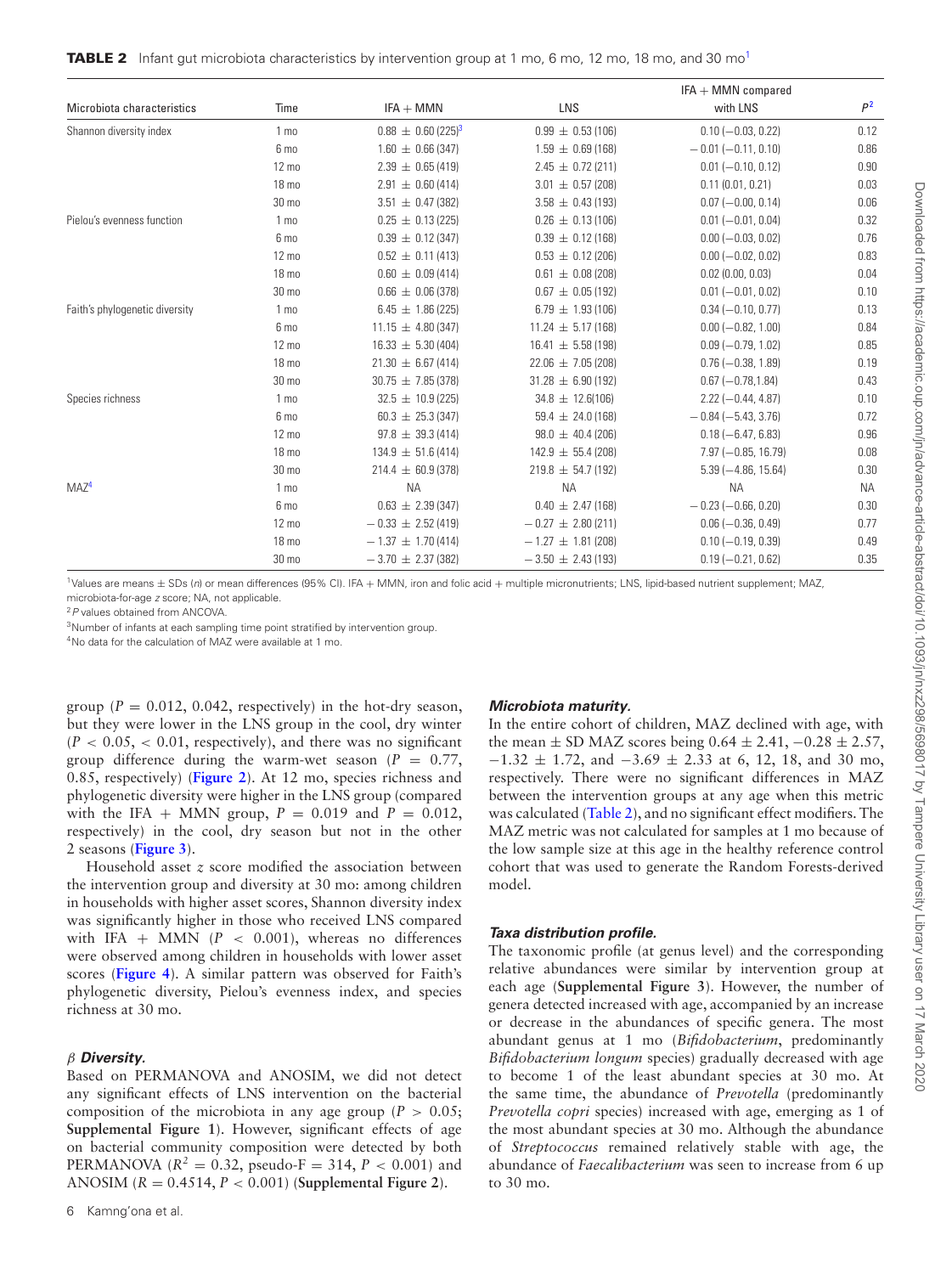<span id="page-6-0"></span>

**FIGURE 2** Shannon index (A) and Pielou's index (B) at 6 mo as a function of season at the time of sample collection by intervention group. Sample sizes for IFA  $+$  MMN compared with LNS groups were as follows: warm-wet season (246 compared with 118), cool-dry season (129 compared with 71), and hot-dry season (101 compared with 47). \*IFA + MMN and LNS groups differ,  $P < 0.05$ . \*\*IFA + MMN and LNS groups differ,  $P < 0.01$ . IFA, iron and folic acid; LNS, lipidbased nutrient supplement; MMN, multiple micronutrients.

## *Indicator species analysis.*

To identify taxa whose abundances differed between the 2 intervention arms, we conducted ISA at OTU level at each age (**[Figure 5](#page-7-1)**). At 1 mo there was only 1 indicator OTU (OTU\_8,258,081), which belonged to the *Bifidobacterium* genus. At 6 mo we detected 1 indicator OTU (OTU\_4,481,613), which belonged to *Collinsella aerofaciens*species. These 2 OTUs belonged to phylum Actinobacteria and were both significantly positively associated with LNS intervention. Whereas no indicator OTUs were detected at 12 mo, we detected 9 indicator OTUs 18 mo and 2 at 30 mo. All the 9 indicator OTUs detected at 18 mo belonged to the phylum Firmicutes; for 7 of these OTUs, prevalence was higher in the LNS group (these OTUs included genera *Clostridium*, *Eubacterium*, *Coprococcus*, and *Faecalibacterium prausnitzii* species), while for 2 OTUs (representing *Clostridium* and *Lactobacillus ruminis*), prevalence was higher in the control group. Of the 2 indicator OTUs at 30 mo, 1 was significantly positively associated with the LNS intervention (OTU\_3,264,821, a *Prevotella* genus belonging to

<span id="page-6-1"></span>

**FIGURE 3** Species richness (A) and phylogenetic diversity (B) at 12 mo as a function of season at the time of sample collection by intervention group. Sample sizes for IFA + MMN compared with LNS groups were as follows: warm-wet season (246 compared with 118), cool-dry season (129 compared with 71), and hot-dry season (101 compared with 47). \*IFA + MMN and LNS groups differ,  $P < 0.05$ . IFA, iron and folic acid; LNS, lipid-based nutrient supplement; MMN, multiple micronutrients.

Bacteroidetes phyla) and the other with the control group (OTU\_4,453,501, a *Veillonella atypica* species belonging to Firmicutes phyla). However, following BH correction at 10% false discovery rate, none of the observed associations remained significant.

# **Discussion**

We tested the hypothesis that supplementation with LNS to mothers during pregnancy and the first 6 mo postpartum and to infants between the ages of 6 and 18 mo would lead to a more diverse or mature gut microbiota between the ages of 1 mo and 30 mo, compared to supplementation with MMN during pregnancy and the first 6 mo postpartum only, or IFA during pregnancy only.  $\alpha$  Diversity (based on the Shannon diversity index and Pielou's evenness) was higher in the LNS group at age 18 mo but no group differences were observed at ages 1, 6, 12, or 30 mo. There was no significant difference between intervention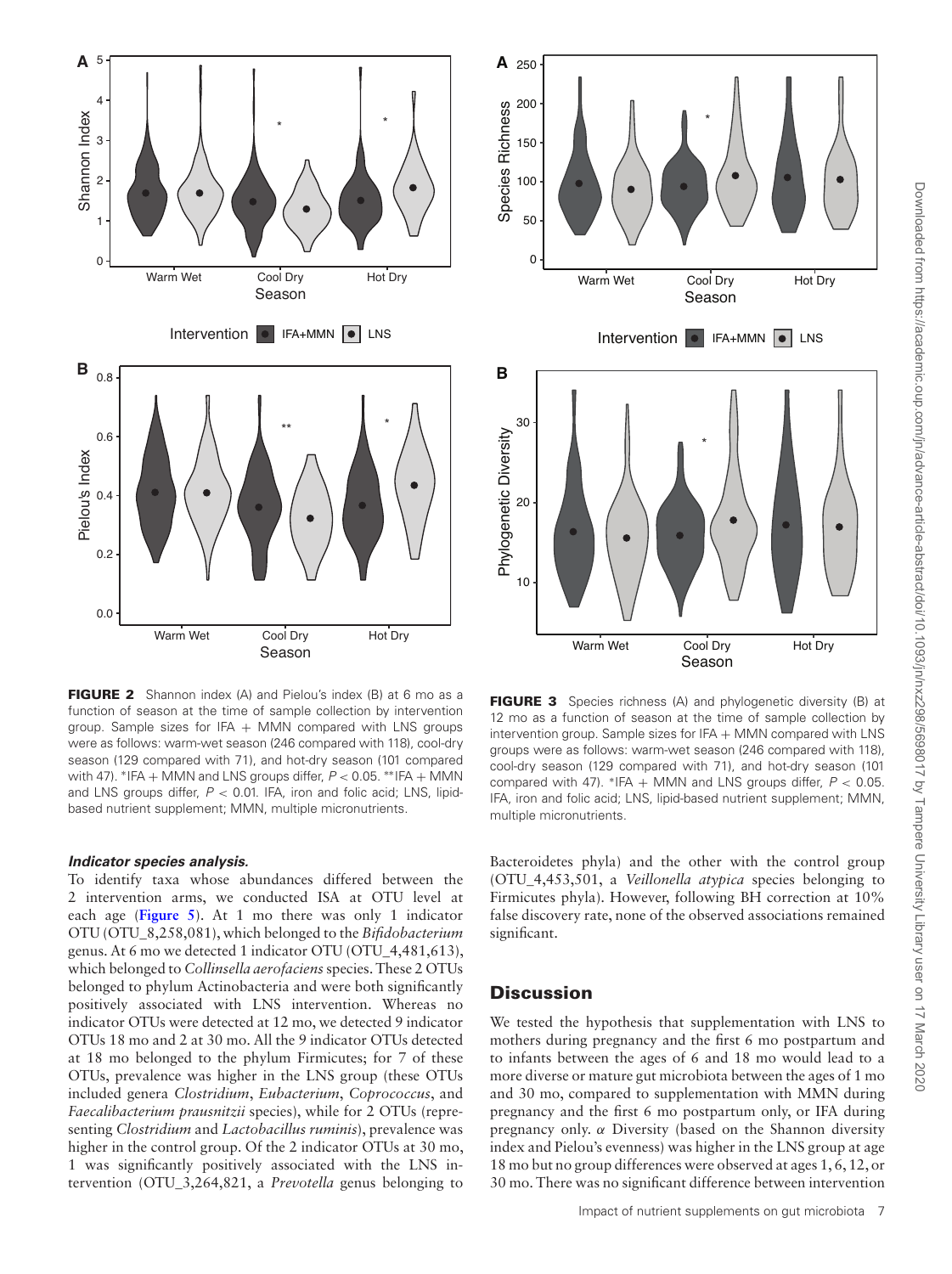<span id="page-7-0"></span>

**FIGURE 4** Shannon index at 30 mo as a function of baseline asset index percentile by intervention group. Sample sizes for IFA  $+$  MMN compared with LNS groups were as follows: below 90th percentile (351 compared with 170) and above 90th percentile (26 compared with 20). \*\*\*IFA + MMN and LNS groups differ,  $P < 0.001$ . IFA, iron and folic acid; LNS, lipid-based nutrient supplement; MMN, multiple micronutrients.

groups in species richness, Faith's phylogenetic diversity, or microbiota maturity as determined by MAZ score at any age.  $\beta$ Diversity (based on Bray-Curtis dissimilarity) was not affected by the intervention, although a distinct clustering was observed by age group. Through use of ISA, we established associations of certain taxa at OTU level with intervention group (IFA + MMN or LNS) at 6, 12, 18, and 30 mo; however, these did not remain significant following BH correction.

Strengths of this study include random allocation of study participants to intervention groups, blinding of the outcome assessors to the intervention, training of research personnel in good clinical practices, and a high level of standardization and quality assurance during data collection. One of the limitations was that there were temporary interruptions of the LNS distribution during the trial, partly because of temporary migration out of the study area and inability of the research personnel to locate the participant(s) during active farming periods. However, the interruptions were not major, and the proportion of missing participants did not differ between groups. A potential source of bias is that there were statistically significant differences in 2 baseline characteristics (gestational age at birth, HIV status) between included and excluded participants. However, the difference of 0.2 wk in gestational age was small and these characteristics were not related to the main microbiota outcomes ( $\alpha$  diversity and MAZ), so our findings should be generalizable to the study population. Sample handling may affect the profile of fecal microbiota, especially if immediate storage at  $-80^\circ$ C is not feasible [\(42\)](#page-9-32). Time between sample collection and storage would have differed by childspecific logistical constraints and may affect results; however, data collector blinding prevents these differences from being systematic by intervention group.

The significant difference in  $\alpha$  diversity measured by Shannon index (LNS > control group) and by Pielou's index (LNS > control group) at 18 mo but not at 1 or 6 mo would suggest that the maternal component of the intervention did not have a detectable influence on the child's microbiota. By 18 mo, the children in the LNS group had received supplements for 1 y, while at 30 mo they had been without supplementation

<span id="page-7-1"></span>

| <b>DLO</b><br>Genus;<br>Phylum; | Proteobacteria: Undefined: OTU7829531-<br>Proteobacteria; Undefined; OTU44776961-<br>Proteobacteria: Undefined: OTU44255711-<br>Firmicutes; Veillonella; OTU4453501 -<br>Firmicutes: Undefined: OTU31344921-<br>Firmicutes: Undefined: OTU2897341-<br>Firmicutes: Undefined: OTU27008831<br>Firmicutes: Undefined: OTU1880471-<br>Firmicutes; Subdoligranulum; OTU191153-<br>Firmicutes: Streptococcus: OTU44421301 -<br>Firmicutes; Streptococcus; OTU4425214 -<br>Firmicutes; Ruminococcus; OTU195937-<br>Firmicutes: Ruminococcus: OTU193666-<br>Firmicutes: Ruminococcus: OTU191361 -<br>Firmicutes: Ruminococcus: OTU184238-<br>Firmicutes: Roseburia: OTU4448492-<br>Firmicutes: Lactobacillus: OTU4463108 -<br>Firmicutes: Faecalibacterium: OTU265871 -<br>Firmicutes: Faecalibacterium: OTU1992931-<br>Firmicutes: Faecalibacterium: OTU199145 -<br>Firmicutes: Faecalibacterium: OTU189092-<br>Firmicutes; Faecalibacterium; OTU188676-<br>Firmicutes: Faecalibacterium: OTU185763-<br>Firmicutes: Faecalibacterium: OTU147702-<br>Firmicutes; Eubacterium; OTU3609545 -<br>Firmicutes: Eubacterium: OTU197004-<br>Firmicutes: Dorea: OTU4374302 -<br>Firmicutes: Coprococcus: OTU1614788-<br>Firmicutes; Clostridium; OTU44735091 -<br>Firmicutes: Clostridium: OTU43313601 -<br>Firmicutes: Clostridium: OTU32038011-<br>Bacteroidetes; Prevotella; OTU4436552-<br>Bacteroidetes: Prevotella: OTU4410166 -<br>Bacteroidetes: Prevotella: OTU43182081-<br>Bacteroidetes; Prevotella; OTU3264821 -<br>Actinobacteria: Collinsella: OTU4481613- | $\blacksquare$<br>ο<br>Ω.<br>□<br>П<br>$\mathbf{a}$                                                                           | □<br>$\Box$<br>$\Box$<br>$\Box$<br>П<br>Θ | $\Box$<br>$\Box$<br>$\Box$<br>п<br>$\Box$<br>$\Box$<br>o<br>П<br>α<br>α<br>Π<br>m<br>п<br>Л<br>Θ<br>$\Box$<br>Ξ<br>$\Box$ | □<br>$\Box$<br>О<br>п<br>o<br>о<br>П<br>o<br>ο<br>п<br>α<br>α<br>α<br>$\Box$<br>ο<br>ш<br>п | о<br>$\Box$<br>$\Box$<br>$\Box$<br>$\Box$<br>▣<br>Ξ<br>о<br>$\Box$<br>$\Box$<br>$\Box$<br>$\Box$<br>$\Box$<br>п<br>о<br>О<br>П<br>$\Box$<br>Ξ<br>m<br>$\Box$<br>$\Box$<br>ш<br>ο<br>ο<br>$\Box$<br>$\Box$<br>$\Box$<br>Ξ<br>Θ<br>□ | $\Box$<br>п<br>Ο<br>п<br>m<br>П<br>о<br>ш<br>п<br>ο<br>□<br>ш<br>П<br>Θ<br>П<br>п<br>Π<br>Θ<br>ш<br>α<br>п<br>$\square$<br>П<br>П<br>ο<br>□<br>П<br>Ο<br>□<br>Ω<br>П | о<br>$\Box$<br>ο<br>П<br>Π.<br>π<br>П<br>п<br>ο<br>$\Box$<br>С<br>п<br>E.<br>П<br>п<br>□<br>$\Box$<br>□<br>п<br>П<br>п<br>□<br>о<br>П<br>Π.<br>$\Box$ | ο<br>Ξ<br>$\Box$<br>П<br>$\Box$<br>г<br>Г<br>п<br>$\square$<br>г<br>г<br>П<br>$\Box$<br>п<br>п<br>с<br>Ω<br>п<br>Ω<br>m<br>□<br>с<br>Ω<br>п<br>П | □<br>П<br>п<br>ш<br>П<br>$\Box$<br>$\Box$<br>п<br>n<br>П<br>ш<br>п<br>О<br>П<br>u<br>ш<br>Π<br>П<br>$\Box$<br>П<br>Ξ<br>$\Box$<br>Ω<br>$\overline{\phantom{a}}$<br>О<br>$\Box$<br>П<br>$\Box$<br>Г<br>Θ<br>п<br>π<br>О<br>п<br>П | о<br>п<br>п<br>П<br>□<br>Π<br>П<br>п<br>m<br>π<br>п<br>П<br>$\Box$<br>П<br>п<br>п.<br>□<br>П<br>П<br>П<br>□<br>П<br>П<br>□<br>П<br>□<br>П<br>П<br>п<br>$\Box$<br>□<br>П<br>□<br>П | Indicato<br>value<br>0.01<br>$\square$ 0.2<br>$\square$ 0.3<br>$\Box$ 0.4<br>$\Box$ 0.5 |
|---------------------------------|----------------------------------------------------------------------------------------------------------------------------------------------------------------------------------------------------------------------------------------------------------------------------------------------------------------------------------------------------------------------------------------------------------------------------------------------------------------------------------------------------------------------------------------------------------------------------------------------------------------------------------------------------------------------------------------------------------------------------------------------------------------------------------------------------------------------------------------------------------------------------------------------------------------------------------------------------------------------------------------------------------------------------------------------------------------------------------------------------------------------------------------------------------------------------------------------------------------------------------------------------------------------------------------------------------------------------------------------------------------------------------------------------------------------------------------------------------------------------------------------------------------------------------------------------------|-------------------------------------------------------------------------------------------------------------------------------|-------------------------------------------|---------------------------------------------------------------------------------------------------------------------------|---------------------------------------------------------------------------------------------|------------------------------------------------------------------------------------------------------------------------------------------------------------------------------------------------------------------------------------|----------------------------------------------------------------------------------------------------------------------------------------------------------------------|-------------------------------------------------------------------------------------------------------------------------------------------------------|--------------------------------------------------------------------------------------------------------------------------------------------------|----------------------------------------------------------------------------------------------------------------------------------------------------------------------------------------------------------------------------------|-----------------------------------------------------------------------------------------------------------------------------------------------------------------------------------|-----------------------------------------------------------------------------------------|
|                                 |                                                                                                                                                                                                                                                                                                                                                                                                                                                                                                                                                                                                                                                                                                                                                                                                                                                                                                                                                                                                                                                                                                                                                                                                                                                                                                                                                                                                                                                                                                                                                          |                                                                                                                               |                                           |                                                                                                                           |                                                                                             |                                                                                                                                                                                                                                    |                                                                                                                                                                      |                                                                                                                                                       |                                                                                                                                                  |                                                                                                                                                                                                                                  |                                                                                                                                                                                   |                                                                                         |
|                                 |                                                                                                                                                                                                                                                                                                                                                                                                                                                                                                                                                                                                                                                                                                                                                                                                                                                                                                                                                                                                                                                                                                                                                                                                                                                                                                                                                                                                                                                                                                                                                          |                                                                                                                               |                                           |                                                                                                                           |                                                                                             |                                                                                                                                                                                                                                    |                                                                                                                                                                      |                                                                                                                                                       |                                                                                                                                                  |                                                                                                                                                                                                                                  |                                                                                                                                                                                   |                                                                                         |
|                                 |                                                                                                                                                                                                                                                                                                                                                                                                                                                                                                                                                                                                                                                                                                                                                                                                                                                                                                                                                                                                                                                                                                                                                                                                                                                                                                                                                                                                                                                                                                                                                          |                                                                                                                               |                                           |                                                                                                                           |                                                                                             |                                                                                                                                                                                                                                    |                                                                                                                                                                      |                                                                                                                                                       |                                                                                                                                                  |                                                                                                                                                                                                                                  |                                                                                                                                                                                   |                                                                                         |
|                                 | Actinobacteria; Bifidobacterium; OTU8258081 -                                                                                                                                                                                                                                                                                                                                                                                                                                                                                                                                                                                                                                                                                                                                                                                                                                                                                                                                                                                                                                                                                                                                                                                                                                                                                                                                                                                                                                                                                                            | ٠                                                                                                                             | п                                         |                                                                                                                           | о                                                                                           | $\square$                                                                                                                                                                                                                          | п                                                                                                                                                                    |                                                                                                                                                       | □                                                                                                                                                | Ω                                                                                                                                                                                                                                | п                                                                                                                                                                                 |                                                                                         |
|                                 | Actinobacteria: Bifidobacterium: OTU72820 -                                                                                                                                                                                                                                                                                                                                                                                                                                                                                                                                                                                                                                                                                                                                                                                                                                                                                                                                                                                                                                                                                                                                                                                                                                                                                                                                                                                                                                                                                                              | $\Box$                                                                                                                        | П                                         | $\Box$                                                                                                                    | □                                                                                           | $\Box$                                                                                                                                                                                                                             | $\Box$                                                                                                                                                               | ⊓                                                                                                                                                     | п                                                                                                                                                |                                                                                                                                                                                                                                  |                                                                                                                                                                                   |                                                                                         |
|                                 | Actinobacteria: Bifidobacterium: OTU681370-                                                                                                                                                                                                                                                                                                                                                                                                                                                                                                                                                                                                                                                                                                                                                                                                                                                                                                                                                                                                                                                                                                                                                                                                                                                                                                                                                                                                                                                                                                              | О                                                                                                                             | П                                         | П                                                                                                                         | □                                                                                           | п                                                                                                                                                                                                                                  | П                                                                                                                                                                    | п                                                                                                                                                     | Θ                                                                                                                                                |                                                                                                                                                                                                                                  |                                                                                                                                                                                   |                                                                                         |
|                                 | Actinobacteria: Bifidobacterium: OTU4347159-                                                                                                                                                                                                                                                                                                                                                                                                                                                                                                                                                                                                                                                                                                                                                                                                                                                                                                                                                                                                                                                                                                                                                                                                                                                                                                                                                                                                                                                                                                             | □                                                                                                                             | $\Box$                                    | Г                                                                                                                         | ш                                                                                           | $\Box$                                                                                                                                                                                                                             | о                                                                                                                                                                    | о                                                                                                                                                     | П                                                                                                                                                |                                                                                                                                                                                                                                  |                                                                                                                                                                                   |                                                                                         |
|                                 | Actinobacteria: Bifidobacterium: OTU365385-                                                                                                                                                                                                                                                                                                                                                                                                                                                                                                                                                                                                                                                                                                                                                                                                                                                                                                                                                                                                                                                                                                                                                                                                                                                                                                                                                                                                                                                                                                              | ш                                                                                                                             | α                                         | $\Box$                                                                                                                    | П                                                                                           | П                                                                                                                                                                                                                                  | Π                                                                                                                                                                    | п                                                                                                                                                     | Π                                                                                                                                                |                                                                                                                                                                                                                                  |                                                                                                                                                                                   |                                                                                         |
|                                 |                                                                                                                                                                                                                                                                                                                                                                                                                                                                                                                                                                                                                                                                                                                                                                                                                                                                                                                                                                                                                                                                                                                                                                                                                                                                                                                                                                                                                                                                                                                                                          |                                                                                                                               |                                           |                                                                                                                           |                                                                                             |                                                                                                                                                                                                                                    |                                                                                                                                                                      |                                                                                                                                                       |                                                                                                                                                  |                                                                                                                                                                                                                                  |                                                                                                                                                                                   |                                                                                         |
|                                 |                                                                                                                                                                                                                                                                                                                                                                                                                                                                                                                                                                                                                                                                                                                                                                                                                                                                                                                                                                                                                                                                                                                                                                                                                                                                                                                                                                                                                                                                                                                                                          | IFA+MMN - 1mo LNS - 1mo IFA+MMN - 6mo LNS - 6mo IFA+MMN - 12mo LNS - 12mo IFA+MMN - 18mo LNS - 18mo IFA+MMN - 30mo LNS - 30mo |                                           |                                                                                                                           |                                                                                             |                                                                                                                                                                                                                                    |                                                                                                                                                                      |                                                                                                                                                       |                                                                                                                                                  |                                                                                                                                                                                                                                  |                                                                                                                                                                                   |                                                                                         |

Intervention by age

**FIGURE 5** Indicator species analysis at genus level by intervention at 1 mo, 6 mo, 12 mo, 18 mo, and 30 mo. The size of each square is proportional to the size of the indicator species value metric. Sample sizes at each time point for the IFA + MMN compared with LNS groups were as follows: 1 mo (225 compared with 106), 6 mo (347 compared with 168), 12 mo (419 compared with 211), 18 mo (414 compared with 208), and 30 mo (382 compared with 193). () IFA + MMN and LNS groups differ,  $P < 0.05$  (before the Benjamini-Hochberg correction). IFA, iron and folic acid; LNS, lipid-based nutrient supplement; MMN, multiple micronutrients.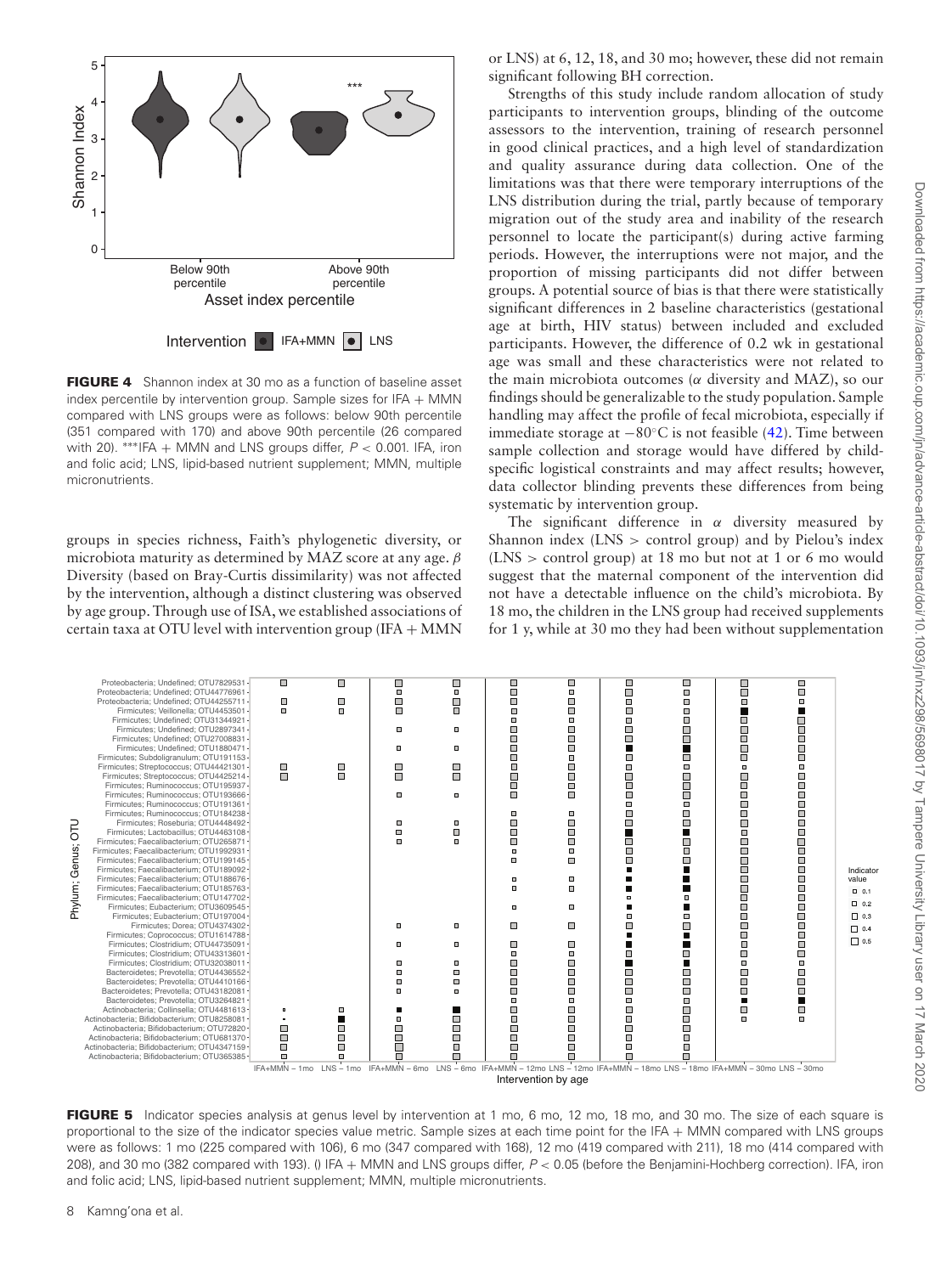for 1 y. Thus, it is not surprising that the overall difference in  $\alpha$  diversity between supplementation groups would be seen at 18 mo but not at 30 mo, although it is also possible that the difference at 18 mo was a random finding. The fact that we saw no difference in  $α$  diversity at 12 mo suggests that 6 mo of LNS was insufficient to change this outcome. By 30 mo, other factors may have attenuated the difference that was evident at 18 mo. Such factors may include the cessation of breastfeeding and increased consumption of solid foods, which have been linked to changes in microbial community composition between 9 and 18 mo [\(43\)](#page-10-0).

Season appeared to modify the association of intervention with certain outcomes at 6 and 12 mo. At 6 mo, there was higher  $\alpha$  diversity (Shannon and Pielou's indices) in the LNS group than in the IFA + MMN group during the hot-dry season, whereas in the cool-dry season,  $\alpha$  diversity was higher in the IFA + MMN group than in the LNS group. The potential mechanism by which maternal LNS consumption might influence the child's microbiome diversity in different ways in the hot-dry compared with cool-dry seasons is unclear, given that no significant impact of the intervention on bioactive breast milk proteins or oligosaccharides at 6 mo was reported [\(44\)](#page-10-1). At 12 mo, the pattern was different from that observed at 6 mo: species richness and phylogenetic diversity were higher in the LNS group (compared to the IFA  $+$  MMN group) during the cooldry season, with no differences observed in the hot-dry or warmwet seasons. Thus, the interactions between season and the LNS intervention are difficult to explain and could be a result of chance.

Household wealth, as measured by the assets score, appeared to modify whether the intervention was associated with microbial diversity at 30 mo: among children in households with greater assets, all 4 indices of diversity were higher in the LNS group compared to the IFA  $+$  MMN group, whereas no differences were observed among children in poorer households. There is a possibility that weaning and dietary intake contribute to the effect modification by socioeconomic status observed at 30 mo. We do not have dietary data at 30 mo, but at 18 mo, children in households with assets scores above the median were less likely to still be breastfed (85% compared with 94%) and had better quality diets in terms of dietary diversity and consumption of animal-source foods (data not shown). Previous studies have shown that higher bacterial diversity is associated with lower socioeconomic status among preadolescents in Malaysia  $(45)$  and children aged  $<$ 5 y in Kenya [\(46\)](#page-10-3). The higher microbial diversity among children of poorer households may mask the effect of LNS intervention in our setting.

The LNS intervention was associated with the abundance of certain OTUs at 1, 6, 18, and 30 mo but the differences were not statistically significant following correction for multiple hypothesis testing. This is generally consistent with findings from an earlier study in Malawi [\(20\)](#page-9-10), which showed that supplementation of children with LNS, or corn-soya blend for 12 mo, did not affect microbiota composition at 6 or 18 mo of age. Another study in which Malawian children aged 6 mo received LNS for 6 mo also reported no effect of LNS intervention on the prevalence or counts of *Bifidobacterium* in children aged 12 mo [\(21\)](#page-9-11). In all studies conducted in Malawi (including this study), breastfeeding was universal and typically of long duration, which may reduce the likelihood of detecting effects of a nutrition intervention.

OTUs representing genera such as *Shigella*, *Escherichia*, or *Salmonella*, which may be pathogenic, were detected at low abundance levels in our study. These OTUs did not show any association with either IFA + MMN or LNS at any age even before correction for multiple hypothesis testing, which is consistent with previous findings from the same setting [\(20\)](#page-9-10). In Kenya [\(19\)](#page-9-9), supplementation with iron-fortified micronutrient powder [MNP, containing iron as sodium iron EDTA (NaFeEDTA,  $\pm$  2.5 mgFeMNP)] was associated with an increase in *Escherichia coli* and *Shigella*. Our trial used LNS rather than MNP, but it is also possible that variations in the formulation and amount of iron provided accounts for the different findings, as the Malawian children received less iron per dose (6 mg) than that provided in the Kenyan study (12.5 mg) [\(19\)](#page-9-9).

The increase in  $\alpha$  diversity with age is consistent with findings from a longitudinal study of Norwegian children [\(47\)](#page-10-4). The differences in composition by age category are also consistent with other results demonstrating the development of a more stable microbial community over time [\(47\)](#page-10-4). By contrast, the MAZ score decreased with age, suggesting worsening relative microbiota maturity in this cohort of Malawian children, which parallels the worsening of height-for-age *z* scores [\(48\)](#page-10-5).

We conclude that providing LNS to mothers during pregnancy and 6 mo postpartum and to their infants from 6 to 18 mo promotes infant gut microbiota diversity at 18 mo, and that a persistent effect of the intervention 12 mo postsupplementation may be evident depending on the participants' socioeconomic status. The findings did not support the hypothesis that LNS supplementation will promote gut microbiota maturity in Malawian infants. Changes in microbial diversity may lead to changes in the functional capacity of the microbial community [\(49\)](#page-10-6), but whether greater diversity would affect biological processes mediated by these microorganisms remains largely unknown. Recently, we showed that microbiota diversity and maturity were related to growth in weight; however, their impact on inflammation was inconclusive  $(50)$ , necessitating the need for further investigation.

## **Acknowledgments**

We thank all the participants in the study. The 16S rRNA datasets were generated at the Center for Genome Sciences and Systems Biology at Washington University School of Medicine. We thank LV Blanton, NW Griffin, MJ Barratt, JI Gordon, J Hoisington-Lopez, S Deng, and M Meier for completing these analyses and for constructive input during this study. The authors' responsibilities were as follows—PA, UA, KGD, and KM: designed research; PA, UA, EK, KM, DC, JMJ, and CM: conducted research; AWK, RY, and CA: performed statistical analyses; YBC, RY, NP, and CA: advised on statistical analyses; AWK: wrote the manuscript with input from all authors; AWK, KM, and KGD: had primary responsibility for final content; and all authors: read and approved the final manuscript.

## **References**

- <span id="page-8-0"></span>1. Black RE, Victora CG, Walker SP, Bhutta ZA, Christian P, de Onis M, Ezzati M, Grantham-McGregor S, Katz J, Martorell R, et al. Maternal and child undernutrition and overweight in low-income and middleincome countries. Lancet 2013;382:427–51.
- <span id="page-8-1"></span>2. Muller O, Krawinkel M. Malnutrition and health in developing countries. CMAJ 2005;173:279–86.
- <span id="page-8-2"></span>3. Bhutta ZA, Das JK, Rizvi A, Gaffey MF, Walker N, Horton S, Webb P, Lartey A, Black RE; Lancet Nutrition Interventions Review Group, et al. Evidence-based interventions for improvement of maternal and child nutrition: what can be done and at what cost? Lancet 2013;382: 452–77.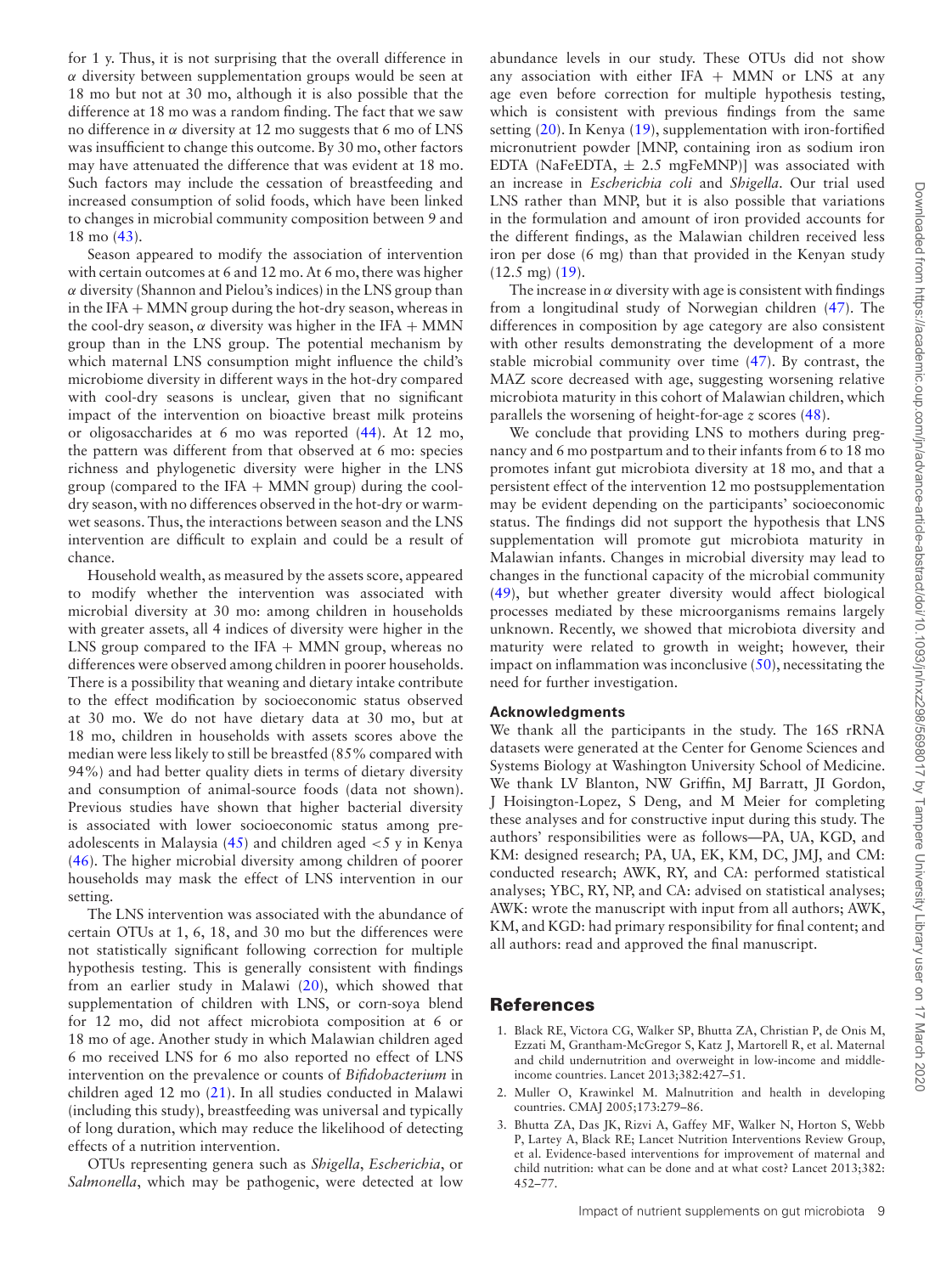- <span id="page-9-0"></span>4. Arimond M, Zeilani M, Jungjohann S, Brown KH, Ashorn P, Allen LH, Dewey KG. Considerations in developing lipid-based nutrient supplements for prevention of undernutrition: experience from the International Lipid-Based Nutrient Supplements (iLiNS) Project. Matern Child Nutr 2015;11 (Suppl 4):31–61.
- <span id="page-9-1"></span>5. Das JK, Hoodbhoy Z, Salam RA, Bhutta AZ, Valenzuela-Rubio NG, Weise Prinzo Z, Bhutta ZA. Lipid-based nutrient supplements for maternal, birth, and infant developmental outcomes. Cochrane Database Syst Rev 2018;8:CD012610.
- <span id="page-9-2"></span>6. Das JK, Salam RA, Hadi YB, Sadiq Sheikh S, Bhutta AZ, Weise Prinzo Z, Bhutta ZA. Preventive lipid-based nutrient supplements given with complementary foods to infants and young children 6 to 23 months of age for health, nutrition, and developmental outcomes. Cochrane Database Syst Rev 2019;5:CD012611.
- <span id="page-9-3"></span>7. O'Sullivan A, He X, McNiven EM, Haggarty NW, Lonnerdal B, Slupsky CM. Early diet impacts infant rhesus gut microbiome, immunity, and metabolism. J Proteome Res 2013;12:2833–45.
- <span id="page-9-4"></span>8. Paul HA, Bomhof MR, Vogel HJ, Reimer RA. Diet-induced changes in maternal gut microbiota and metabolomic profiles influence programming of offspring obesity risk in rats. Sci Rep 2016;6:20683.
- <span id="page-9-5"></span>9. De Filippo C, Cavalieri D, Di Paola M, Ramazzotti M, Poullet JB, Massart S, Collini S, Pieraccini G, Lionetti P. Impact of diet in shaping gut microbiota revealed by a comparative study in children from Europe and rural Africa. Proc Natl Acad Sci U S A 2010;107:14691–6.
- 10. David LA,Maurice CF, Carmody RN, Gootenberg DB, Button JE,Wolfe BE, Ling AV, Devlin AS, Varma Y, Fischbach MA, et al. Diet rapidly and reproducibly alters the human gut microbiome. Nature 2014;505: 559–63.
- 11. Matijasic BB, Obermajer T, Lipoglavsek L, Grabnar I, Avgustin G, Rogelj I. Association of dietary type with fecal microbiota in vegetarians and omnivores in Slovenia. Eur J Nutr 2014;53:1051–64.
- 12. Yatsunenko T, Rey FE, Manary MJ, Trehan I, Dominguez-Bello MG, Contreras M, Magris M, Hidalgo G, Baldassano RN, Anokhin AP, et al. Human gut microbiome viewed across age and geography. Nature 2012;486:222–7.
- 13. Aakko J, Endo A, Mangani C, Maleta K, Ashorn P, Isolauri E, Salminen S. Distinctive intestinal Lactobacillus communities in 6 month-old infants from rural Malawi and Southwestern Finland. J Pediatr Gastroenterol Nutr 2015;61:641–8.
- <span id="page-9-6"></span>14. Aakko J, Kumar H, Rautava S, Wise A, Autran C, Bode L, Isolauri E, Salminen S. Human milk oligosaccharide categories define the microbiota composition in human colostrum. Benef Microbes 2017;8:563–7.
- <span id="page-9-7"></span>15. Bai Y, Tao J, Zhou J, Fan Q, Liu M, Hu Y, Xu Y, Zhang L, Yuan J, Li W, et al. Fucosylated human milk oligosaccharides and N-glycans in the milk of Chinese mothers regulate the gut microbiome of their breast-fed infants during different lactation stages. mSystems 2018;3(6): e00206–18.
- <span id="page-9-8"></span>16. Lang JM, Pan C, Cantor RM, Tang WHW, Garcia-Garcia JC, Kurtz I, Hazen SL, Bergeron N, Krauss RM, Lusis AJ. Impact of individual traits, saturated fat, and protein source on the gut microbiome. MBio 2018;9.
- 17. Wan Y, Wang F, Yuan J, Li J, Jiang D, Zhang J, Li H, Wang R, Tang J, Huang T, et al. Effects of dietary fat on gut microbiota and faecal metabolites, and their relationship with cardiometabolic risk factors: a 6-month randomised controlled-feeding trial. Gut 2019;68:1417–29.
- 18. Ma N, Tian Y, Wu Y, Ma X. Contributions of the interaction between dietary protein and gut microbiota to intestinal health. Curr Protein Pept Sci 2017;18:795–808.
- <span id="page-9-9"></span>19. Jaeggi T, Kortman GA, Moretti D, Chassard C, Holding P, Dostal A, Boekhorst J, Timmerman HM, Swinkels DW, Tjalsma H, et al. Iron fortification adversely affects the gut microbiome, increases pathogen abundance and induces intestinal inflammation in Kenyan infants. Gut 2015;64:731–42.
- <span id="page-9-10"></span>20. Cheung YB, Xu Y, Mangani C, Fan YM, Dewey KG, Salminen SJ, Maleta K, Ashorn P. Gut microbiota in Malawian infants in a nutritional supplementation trial. Trop Med Int Health 2016;21: 283–90.
- <span id="page-9-11"></span>21. Aakko J, Grzeskowiak L, Asukas T, Paivansade E, Lehto KM, Fan YM, Mangani C, Maleta K, Ashorn P, Salminen S. Lipid-based nutrient supplements do not affect gut Bifidobacterium microbiota in Malawian infants: a randomised trial. J Pediatr Gastroenterol Nutr 2017;64(4):610–5.
- <span id="page-9-12"></span>22. Parmanand BA, Kellingray L, Le Gall G, Basit AW, Fairweather-Tait S, Narbad A. A decrease in iron availability to human gut

microbiome reduces the growth of potentially pathogenic gut bacteria; an in vitro colonic fermentation study. J Nutr Biochem 2019;67:  $20 - 7.$ 

- <span id="page-9-13"></span>23. Lundgren SN, Madan JC, Emond JA, Morrison HG, Christensen BC, Karagas MR, Hoen AG. Maternal diet during pregnancy is related with the infant stool microbiome in a delivery mode-dependent manner. Microbiome 2018;6:109.
- <span id="page-9-14"></span>24. Ashorn P, Alho L, Ashorn U, Cheung YB, Dewey KG, Gondwe A, Harjunmaa U, Lartey A, Phiri N, Phiri TE, et al. Supplementation of maternal diets during pregnancy and for 6 months postpartum and infant diets thereafter with small-quantity lipid-based nutrient supplements does not promote child growth by 18 months of age in rural Malawi: a randomized controlled trial. J Nutr 2015;145: 1345–53.
- <span id="page-9-15"></span>25. Ashorn P, Alho L, Ashorn U, Cheung YB, Dewey KG, Harjunmaa U, Lartey A, Nkhoma M, Phiri N, Phuka J, et al. The impact of lipidbased nutrient supplement provision to pregnant women on newborn size in rural Malawi: a randomized controlled trial. Am J Clin Nutr 2015;101:387–97.
- <span id="page-9-16"></span>26. Arimond M, Abbeddou S, Kumwenda C, Okronipa H, Hemsworth J, Jimenez EY, Ocansey E, Lartey A, Ashorn U, Adu-Afarwuah S, et al. Impact of small quantity lipid-based nutrient supplements on infant and young child feeding practices at 18 months of age: results from four randomized controlled trials in Africa. Matern Child Nutr 2017;13.
- <span id="page-9-17"></span>27. Vyas S, Kumaranayake L. Constructing socio-economic status indices: how to use principal components analysis. Health Policy Plan 2006;21:459–68.
- <span id="page-9-18"></span>28. Caporaso JG, Kuczynski J, Stombaugh J, Bittinger K, Bushman FD, Costello EK, Fierer N, Pena AG, Goodrich JK, Gordon JI, et al. QIIME allows analysis of high-throughput community sequencing data. Nat Methods 2010;7:335–6.
- <span id="page-9-19"></span>29. Schmidt TS, Matias Rodrigues JF, von Mering C. Ecological consistency of SSU rRNA-based operational taxonomic units at a global scale. PLoS Comput Biol 2014;10:e1003594.
- <span id="page-9-20"></span>30. Blanton LV, Charbonneau MR, Salih T, Barratt MJ, Venkatesh S, Ilkaveya O, Subramanian S, Manary MJ, Trehan I, Jorgensen JM, et al. Gut bacteria that prevent growth impairments transmitted by microbiota from malnourished children. Science 2016;351(6275): aad3311.
- <span id="page-9-21"></span>31. Subramanian S, Huq S, Yatsunenko T, Haque R, Mahfuz M, Alam MA, Benezra A, DeStefano J, Meier MF, Muegge BD, et al. Persistent gut microbiota immaturity in malnourished Bangladeshi children. Nature 2014;510:417–21.
- <span id="page-9-22"></span>32. McMurdie PJ, Holmes S. phyloseq: an R package for reproducible interactive analysis and graphics of microbiome census data. PLoS One 2013;8:e61217.
- <span id="page-9-23"></span>33. Maguran AE. Measuring biological diversity. MA (USA); Oxford (UK); Victoria (Australia): Blackwell Publishing Company, Ltd; 2004.
- <span id="page-9-24"></span>34. Kembel SW, Cowan PD, Helmus MR, Cornwell WK, Morlon H, Ackerly DD, Blomberg SP, Webb CO. Picante: R tools for integrating phylogenies and ecology. Bioinformatics 2010;26:1463–4.
- <span id="page-9-25"></span>35. Chao A, Chazdon RL, Colwell RK, Shen TJ. Abundance-based similarity indices and their estimation when there are unseen species in samples. Biometrics 2006;62:361–71.
- <span id="page-9-26"></span>36. Dixon WJ. Simplified estimation from censored normal samples. Ann Math Statist 1960;31:385–91.
- <span id="page-9-27"></span>37. Ruppert D. Trimming and winsorization. In: Kotz S, Balakrishnan N, Read C, Vidakovic B, editors. Encyclopedia of statistical sciences. 2nd ed. Hoboken (NJ): Wiley-Interscience; 2006. pp. 8765–70.
- <span id="page-9-28"></span>38. Environment. MoNREa. Department of Climate Change and Meteorological Services. [Internet]. [cited 2019 Jun 26]. Available from: [http://www.metmalawi.com/climate/climate.php.](http://www.metmalawi.com/climate/climate.php)
- <span id="page-9-29"></span>39. Anderson MJ, Walsh DCI. PERMANOVA, ANOSIM, and the Mantel test in the face of heterogeneous dispersions: what null hypothesis are you testing? Ecological Monographs 2013;83:557–74.
- <span id="page-9-30"></span>40. Anderson MJ. Permutational Multivariate Analysis of Variance (PERMANOVA). Wiley StatsRef: Statistics Reference Online. Massey University, Auckland, New Zealand: John Wiley & Sons, Ltd; 2014- 2017.
- <span id="page-9-31"></span>41. De Cáceres M, Legendre P, Moretti M. Improving indicator species analysis by combining groups of sites. Oikos 2010;119:1674–84.
- <span id="page-9-32"></span>42. Choo JM, Leong LE, Rogers GB. Sample storage conditions significantly influence faecal microbiome profiles. Sci Rep 2015;5:16350.